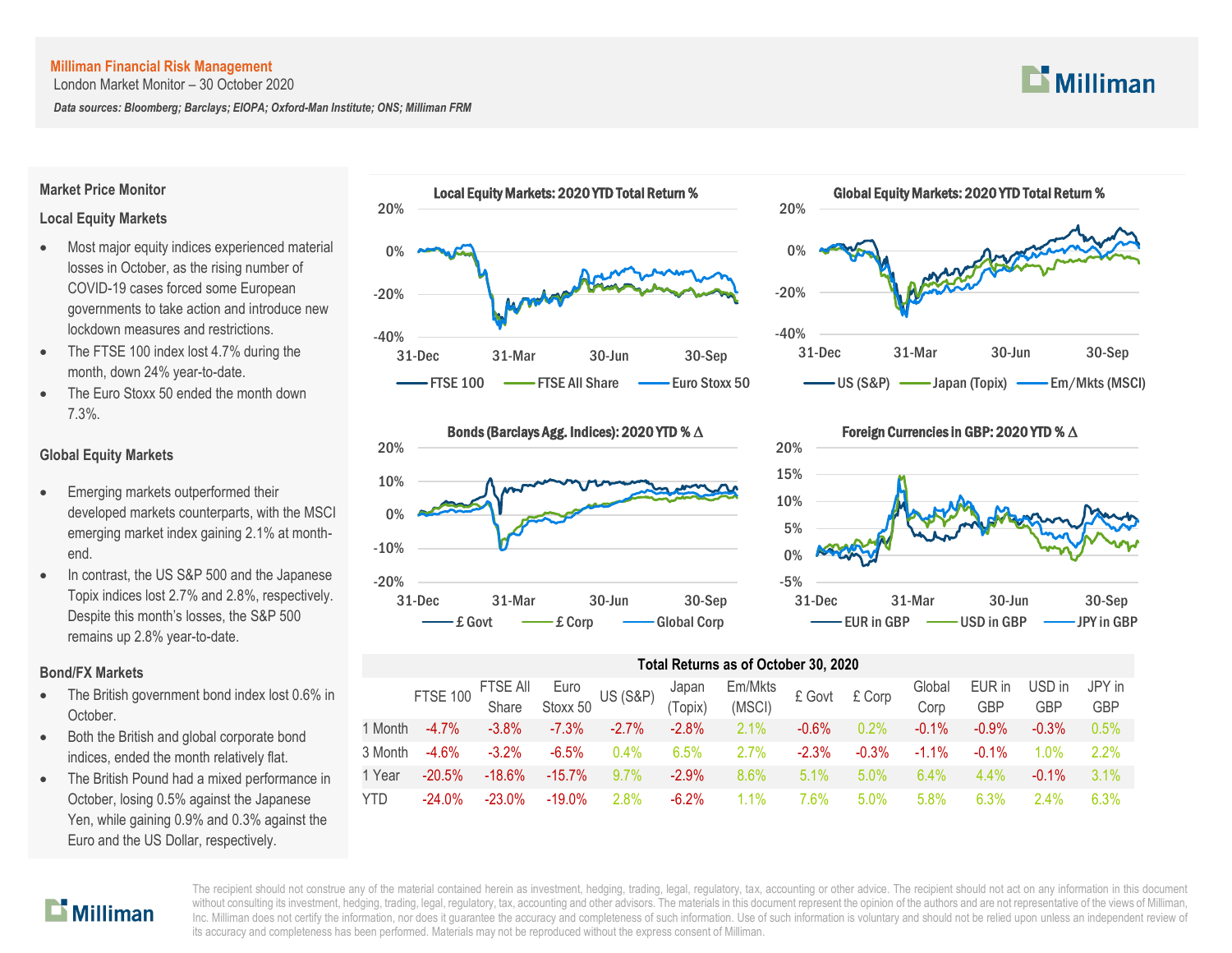London Market Monitor – 30 October 2020

*Data sources: Bloomberg; Barclays; EIOPA; Oxford-Man Institute; ONS; Milliman FRM*

**Solvency II Monitor - Rates**

#### **Risk Free Rates**

- GBP risk-free rates increased at all terms in October, with the exception of the 1-year rate, which fell by 4 basis points.
- The GBP 30-year and 20-year Solvency II rates increased by 6 and 5 basis points, respectively.
- In contrast, EUR risk-free rates continued their decline at all terms for the second straight month.
- Short to medium-term EUR rates saw the largest decrease, with the 5-year rate falling by 6 basis points, while the 1-year and 10-year rates decreased by 5 basis points.

#### **Credit Risk Adjustment**

 Both the GBP and EUR CRAs remained unchanged at 13 and 10 basis points, respectively.





| Change in GBP Discount and CRA (bps) | <b>Change in EUR Discount and CRA (bps)</b> |     |     |       |     |            |               |       |                |     |       |       |    |
|--------------------------------------|---------------------------------------------|-----|-----|-------|-----|------------|---------------|-------|----------------|-----|-------|-------|----|
|                                      | 1Y                                          | Y5  | Y10 | Y20   | Y30 | <b>CRA</b> |               | 1Y    | Y <sub>5</sub> | Y10 | Y20   | Y30   | СR |
| Since Q3 2020                        | $-4$                                        |     | 4   | b     |     | 0          | Since Q3 2020 | $-5$  | -6             | -5  | -4    | -3    | Ω  |
| Since Q2 2020                        | -19                                         | -1  | 8   | 19    | 21  | -1         | Since Q2 2020 | -18   | -14            | -11 | -9    | $-7$  | 0  |
| Since Q1 2020                        | $-57$                                       | -33 | -17 | -3    |     |            | Since Q1 2020 | $-22$ | $-26$          | -26 | $-24$ | $-20$ | Λ  |
| Since Q4 2019                        | -81                                         | -69 | -61 | $-52$ | -50 |            | Since Q4 2019 | -20   | $-36$          | -49 | -62   | -54   | Ω  |





|      | nge in GBP Discount and CRA (bps) |                 |       |     |            | Change in EUR Discount and CRA (bps) |       |       |       |     |     |            |  |
|------|-----------------------------------|-----------------|-------|-----|------------|--------------------------------------|-------|-------|-------|-----|-----|------------|--|
| 1Y   | Y <sub>5</sub>                    | Y <sub>10</sub> | Y20   | Y30 | <b>CRA</b> |                                      | 1Y    | Y5    | Y10   | Y20 | Y30 | <b>CRA</b> |  |
| $-4$ |                                   |                 | 5     | 6   |            | Since Q3 2020                        | $-5$  | $-6$  | -5    | -4  | -3  |            |  |
| -19  | -1                                |                 | 19    | 21  | $-1$       | Since Q2 2020                        | -18   | $-14$ | $-11$ | -9  | -7  |            |  |
| -57  | -33                               | -17             | $-3$  |     |            | Since Q1 2020                        | $-22$ | $-26$ | -26   | -24 | -20 |            |  |
| -81  | -69                               | -61             | $-52$ | -50 |            | Since Q4 2019                        | -20   | $-36$ | -49   | -62 | -54 |            |  |



The recipient should not construe any of the material contained herein as investment, hedging, trading, legal, regulatory, tax, accounting or other advice. The recipient should not act on any information in this document me respect should not consulte any of the material contained nerent as investment, neuging, trading, legal, regulatory, tax, accounting or other advice. The respects for any memorial not act on any information in this docu Inc. Milliman does not certify the information, nor does it guarantee the accuracy and completeness of such information. Use of such information is voluntary and should not be relied upon unless an independent review of its accuracy and completeness has been performed. Materials may not be reproduced without the express consent of Milliman. b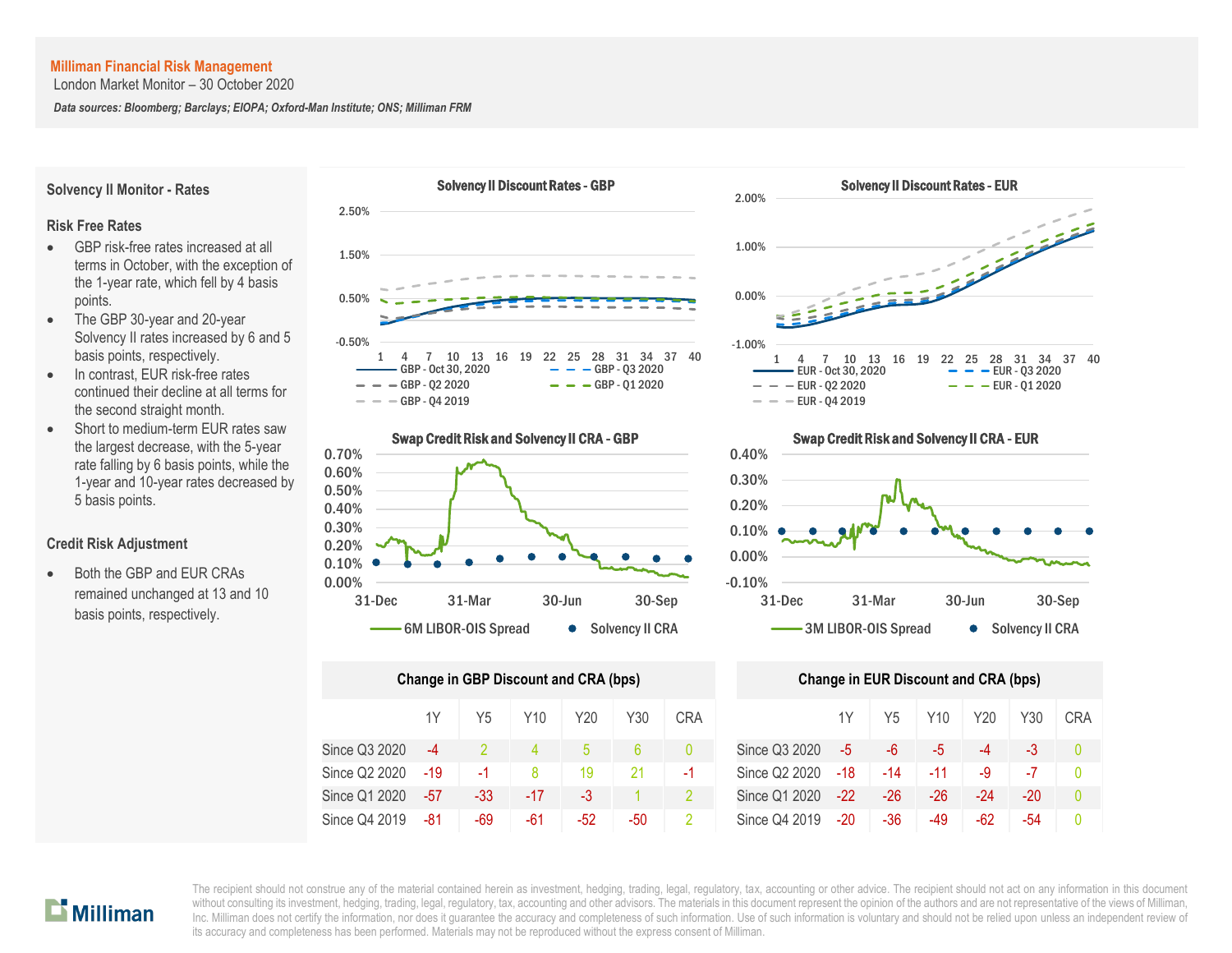London Market Monitor – 30 October 2020

*Data sources: Bloomberg; Barclays; EIOPA; Oxford-Man Institute; ONS; Milliman FRM*

**Fundamental Spreads %**

CBP **Einengiel** 

### **Solvency II Monitor - Spreads**

#### **Fundamental Spreads**

• There were no material changes since the last report.

| <b>UDF - FIIIAIIGIAI</b>                   |      |                |                                           |      |            | <b>UDF - INVII-FIIIAIIGIAI</b> |                                               |       |                        |         |         |            |  |
|--------------------------------------------|------|----------------|-------------------------------------------|------|------------|--------------------------------|-----------------------------------------------|-------|------------------------|---------|---------|------------|--|
| 1<br>2.0<br>5<br>25/<br>10<br>$20^{\circ}$ |      |                |                                           |      |            |                                |                                               |       | 2.0<br>1.5<br>25<br>20 | 1<br>15 | 5<br>10 |            |  |
|                                            | AAA  |                | AA                                        |      | <b>BBB</b> |                                |                                               | - AAA | ΆA                     |         |         | <b>BBB</b> |  |
|                                            |      |                | <b>GBP Financial Fundamental Spread %</b> |      |            |                                | <b>GBP Non-Financial Fundamental Spread %</b> |       |                        |         |         |            |  |
|                                            | 1Y   | Y5             | Y10                                       | Y20  | Y30        |                                |                                               | 1Y    | Y5                     | Y10     | Y20     | Y30        |  |
| AAA                                        | 0.08 | 0.12           | 0.19                                      | 0.18 | 0.22       |                                | AAA                                           | 0.00  | 0.01                   | 0.10    | 0.07    | 0.10       |  |
| AA                                         | 0.25 | 0.31           | 0.45                                      | 0.44 | 0.44       |                                | AA                                            | 0.11  | 0.16                   | 0.34    | 0.31    | 0.31       |  |
| Α                                          | 0.54 | 0.58           | 0.62                                      | 0.62 | 0.62       |                                | A                                             | 0.22  | 0.29                   | 0.42    | 0.50    | 0.73       |  |
| BBB                                        | 1.48 | 1.14           | 0.84                                      | 0.86 | 0.86       |                                | <b>BBB</b>                                    | 0.45  | 0.59                   | 0.57    | 0.57    | 0.74       |  |
|                                            |      |                | <b>GBP Financial 'Before Floor' %</b>     |      |            |                                | <b>GBP Non-Financial 'Before Floor' %</b>     |       |                        |         |         |            |  |
|                                            | 1Y   | Y <sub>5</sub> | Y10                                       | Y20  | Y30        |                                |                                               | 1Y    | Y <sub>5</sub>         | Y10     | Y20     | Y30        |  |
| AAA                                        | 0.00 | 0.04           | 0.08                                      | 0.16 | 0.22       |                                | AAA                                           | 0.00  | 0.01                   | 0.04    | 0.07    | 0.10       |  |
| AA                                         | 0.03 | 0.06           | 0.11                                      | 0.19 | 0.26       |                                | AA                                            | 0.00  | 0.04                   | 0.08    | 0.16    | 0.24       |  |
| Α                                          | 0.06 | 0.13           | 0.20                                      | 0.33 | 0.45       |                                | Α                                             | 0.03  | 0.14                   | 0.26    | 0.50    | 0.73       |  |



The **Solvency II risk-free discount rates** are based on applying the Smith-Wilson Extrapolation to LIBOR swap rates sourced from Refinitiv and applying the Credit Risk Adjustment as defined in the Technical Specs. The data is provided by EIOPA and as of 31/10/20.

The **Credit Risk Adjustment** is a component of the risk-free discount curve defined by EIOPA. It is calculated from actual experience in the 'LIBOR-OIS' spread (3 months for EUR, 6 months for GBP), and is bounded between 0.10 and 0.35. We show actual LIBOR-OIS spread levels and the defined CRA, for both GBP and EUR.

**EIOPA fundamental spreads** show the credit spread corresponding to the risk of default or downgrading of an asset. This is shown here across financial and nonfinancial assets, credit quality steps 0-3 and durations of 1-30 years. The data is provided by EIOPA and as of 31/10/20. **Fundamental spread** = maximum (probability of default + cost of downgrade; 35% of long-term average spread). In the tables we show the '**before floor'** measure = probability of default + cost of downgrade.

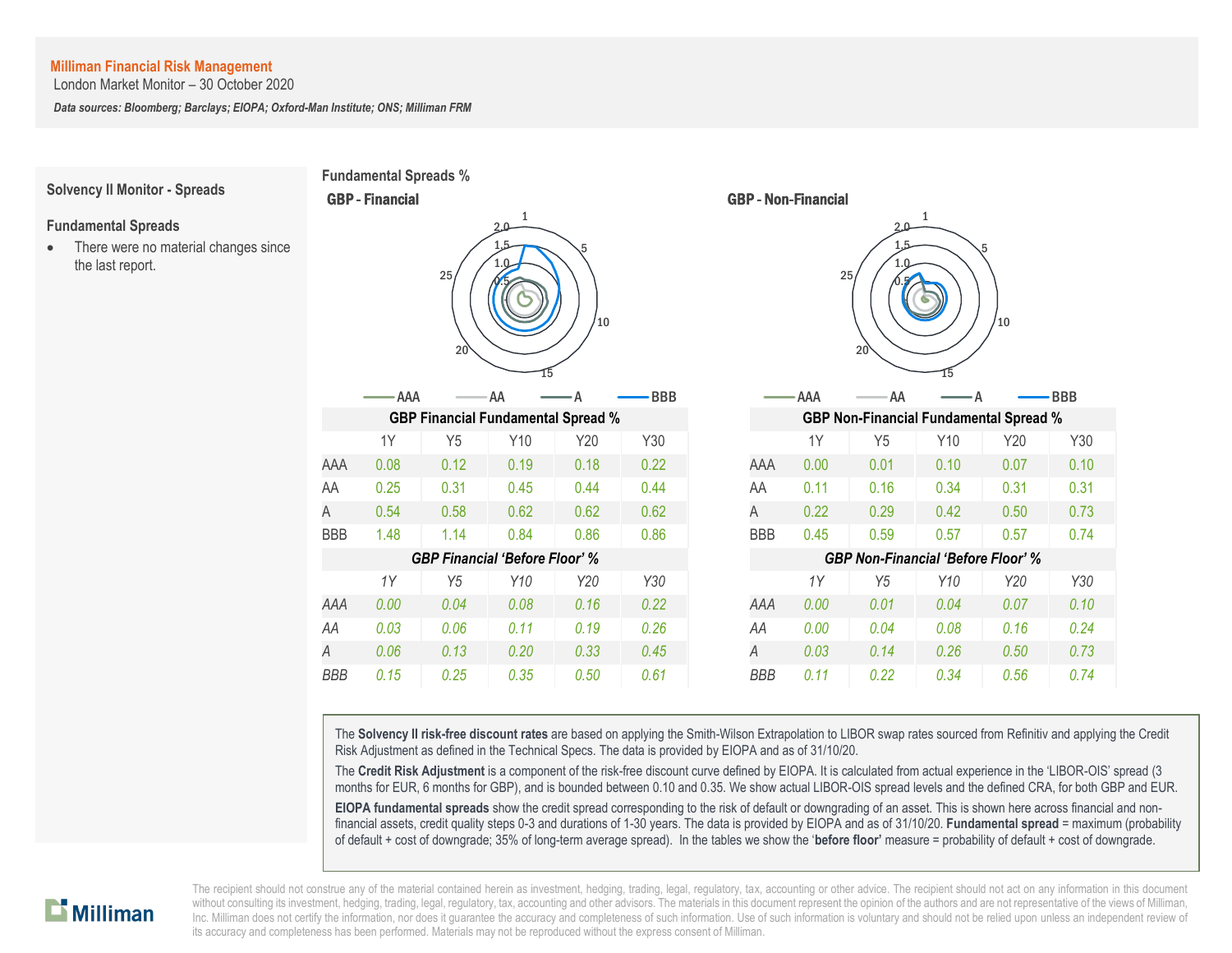London Market Monitor – 30 October 2020

*Data sources: Bloomberg; Barclays; EIOPA; Oxford-Man Institute; ONS; Milliman FRM*

#### **UK Inflation Monitor**

- UK's CPI inflation measure rose by 30 basis points to 0.5% in September.
- The RPI inflation measure increased by 60 basis points in September, posting a reading of 1.1%.
- According to the ONS:"*Transport costs, and restaurant and café prices, following the end of the Eat Out to Help Out scheme, made the largest upward contributions. This was partially offset by smaller downward contributions from furniture, household equipment and maintenance; games, toys and hobbies; and food and non-alcoholic beverages*."
- UK's average earnings increased by 100 basis points in August, with the headline figure coming in flat.
- The projected RPI curve increased at shorterterms in comparison to the previous month, while the rest of the curve remained broadly unchanged.

## **House of Lords' Report**

No update since the previous report.



#### Max, Min and 50% Range: Since BoE Independence





## Projected UK RPI Inflation (Year-on-Year)



Historical year-on-year inflation rate is assessed by the % change on:

- **Consumer Price Index (CPI)** measuring the monthly price of a basket of consumer goods and services
- Retail Price Index (RPI) similar to CPI, but the main difference due the addition of mortgage payments, council tax and other housing costs
- A **Average Earnings** measuring the average total weekly employee remuneration over the previous 3 months.

Projection year-on-year inflation rate is the forward rate calculated from market data:

- **Derivatives Market View** constructed from zero coupon inflation par swap rates against the RPI index at various tenors
- **Bond Market View** constructed from the difference between the nominal rates implied by the conventional gilts and the real rates implied by the index-linked (RPI) gilts.

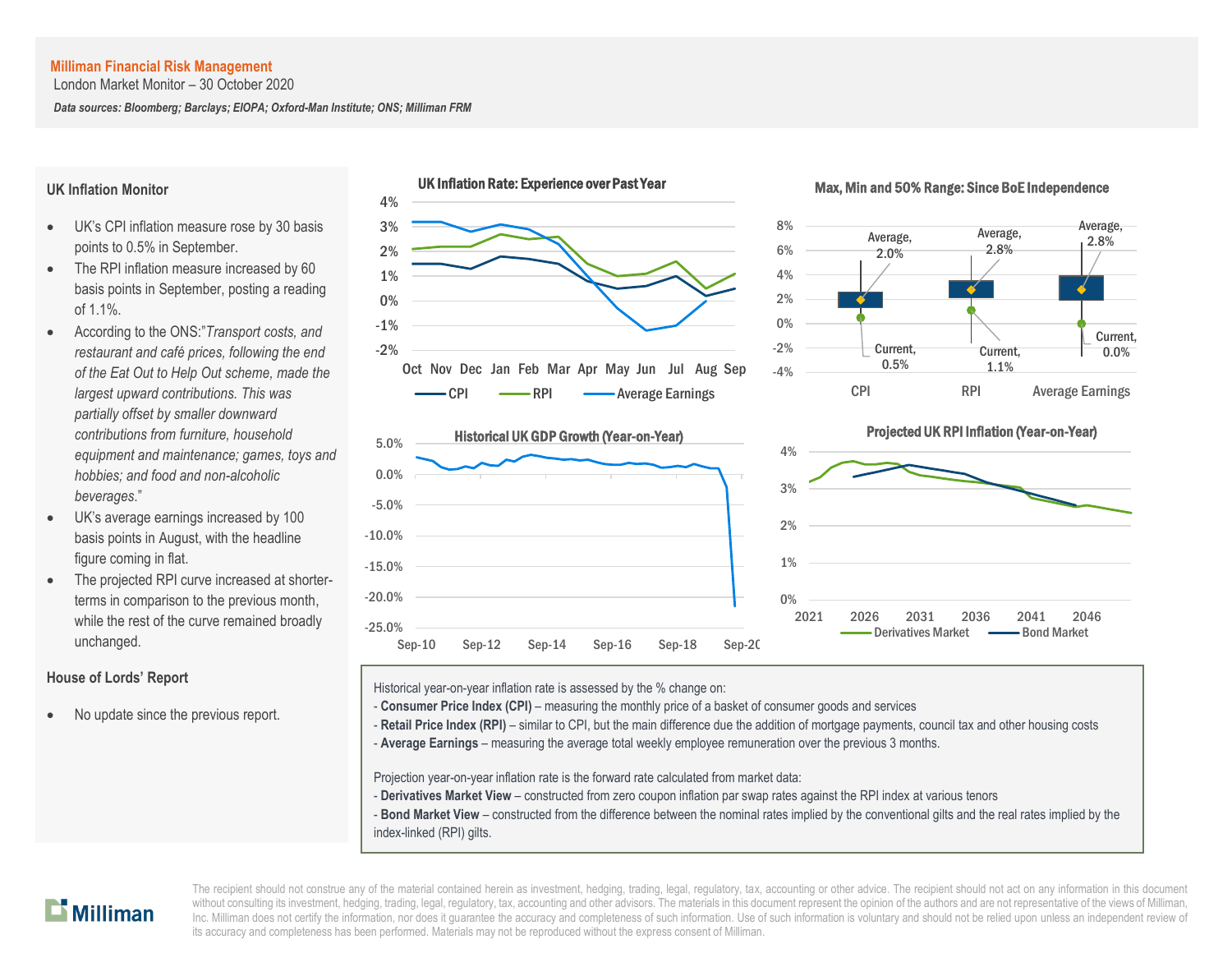London Market Monitor – 30 October 2020

*Data sources: Bloomberg; Barclays; EIOPA; Oxford-Man Institute; ONS; Milliman FRM*



#### **Volatility and Hedging Cost Monitor**

- Realised volatility of most major indices increased in October, as the outlook remains uncertain with the fast approaching US elections and concerns over the rising number of COVID-19 cases.
- However, the FTSE 100 index experienced a decline in realised volatility to 17.8% by month-end. The Euro Stoxx 50 and the S&P 500 had realised volatilities of 23.6% and 22.4% by month-end.
- Implied volatilities increased significantly during the month, indicating a higher demand for protection, and causing volatility risk premiums to spike. The FTSE 100 had a risk premium of 7.5% at month-end. Meanwhile, the Euro Stoxx 50 and the S&P 500 recorded volatility risk premiums of 6% and 10.2%, respectively.

**Actual realised equity volatility** is measured by the weighted standard deviation of 1 month daily index change. The Exponentially Weighted Moving Average (EWMA) methodology places more importance to the recent returns in the calculation of the volatility.

**Volatility Risk Premium** is estimated as the difference between 30-day implied volatility and projected realised volatility (on data from the Oxford-Man Institute). This reflects the additional cost of hedging from purchasing a basket of options, in comparison to managing a dynamic delta hedge with futures (ignoring rolling transaction costs).

**Expected realised volatility** is an intermediate result from th[e Milliman Guarantee Index](http://uk.milliman.com/Solutions/Products/The-Milliman-Guarantee-Index-and-Milliman-Hedge-Cost-Index/)™ (MGI), which provides volatility parameters for variable annuity guarantee (VA) valuation and risk management. The levels shown are on an expected basis, and do not reflect any risk adjustment.